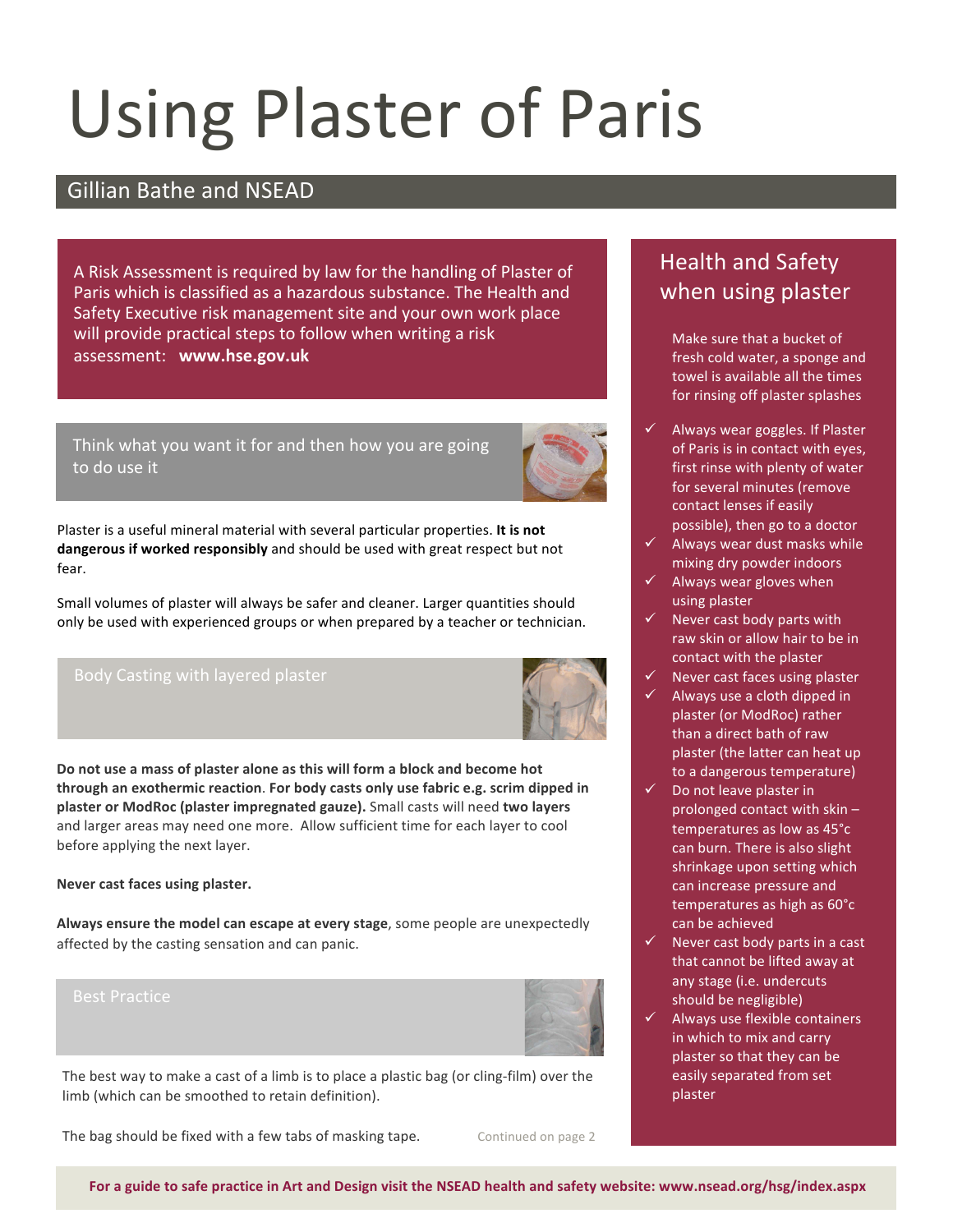#### Preparation
for
Limb
Casting

- **All pupils and staff must wear gloves when handling plaster** barrier creams are useful to use before using plaster and after washing.
- **Pupils work in pairs, a model and a modeller** this can provide moral support as some may feel the process infringes their personal boundaries.
- **Use sheet plastic or bin bags** to protect clothing do not place bags over the model's head.
- **Everyone working with plaster must always wear goggles to protect eyes.**
- **Cut the sheeting (or ModRoc) in advance and allow a teacher or technician to mix the plaster (or water if using ModRoc) in a bucket** – demonstrate the process if possible. **Never leave large quantities of plaster unattended**.
- **Check models are positioned comfortably** they will have to keep still for about 10 minutes.
- **Teacher carries the bucket around to the pairs** teacher dips the sheet and makes the initial placement thus ensuring that all is safe and protected. The teacher remains in charge of the bucket at all times – this enables setting to be anticipated and the bucket to be emptied of plaster before it sets.
- **Modellers get working –** there is about 10 minutes until the set is complete so don't delay!
- **Models can be released once the plaster has set.**
- The fabric allows for a slight flexing of the edges, which may be repaired afterwards.
- Keep any remaining unused plaster or ModRoc dry and locked away.

#### **REMEMBER:**

**NEVER ATTEMPT TO CAST A LIMB OR ANY BODY PART IN A CONTAINNER OF WET PLASTER OF PARIS**

#### **In
the
event
of
someone
becoming
trapped
in
setting
plaster:**

#### **Time
is
of
the
utmost
importance**

- 1. Keep calm and keep the model calm you need them to work with you. Provide a buddy, explain what you are doing and give lots of reassurance. Ask them to tell you if something hurts. A calm model will have the easiest rescue.
- 2. If the plaster layer is thin, as advised, try to cut the plaster away with blunt nosed scissors. If this does not work, you can try using a pad saw (or key hole saw) to cut away the plaster by sliding the blade between plaster and skin and cutting from inside to outside. Take care not to cause damage to the body part inside. Using a hammer and chisel is not advised as it is almost certain to cause further damage unless unless very carefully controlled.
- 3. If cutting is not possible after a very short time, then call emergency services and say what has happened so that they may be able to bring suitable cutting equipment.
- 4. If possible ask the class to vacate the classroom.
- 5. Don't wait for the emergency services to come. Immerse the whole limb (and plaster container if appropriate) in copious amounts of cold water. Water may act as a collant and possibly soften the plaster making it easier to remove.
- 6. Focus on keeping cold water running over the skin and plaster until emergency help arrives.

It is important to note that the information on this site must be used with a degree of caution: it is not guaranteed to be error free or to serve a specific purpose and its use is entirely at the users own risk. To the extent permitted by the law, neither the author nor the NSEAD are liable for any loss, injury, damage claim or expenses resulting from any use of this information.

#### **Warnings for students and users of plaster:**

**The teacher will need all students to behave responsibly ‐ otherwise the whole session should be aborted.**

**No one should try to set their self or another person in liquid plaster or to make a cast that prevents the limb from being extracted at any stage of the process.**